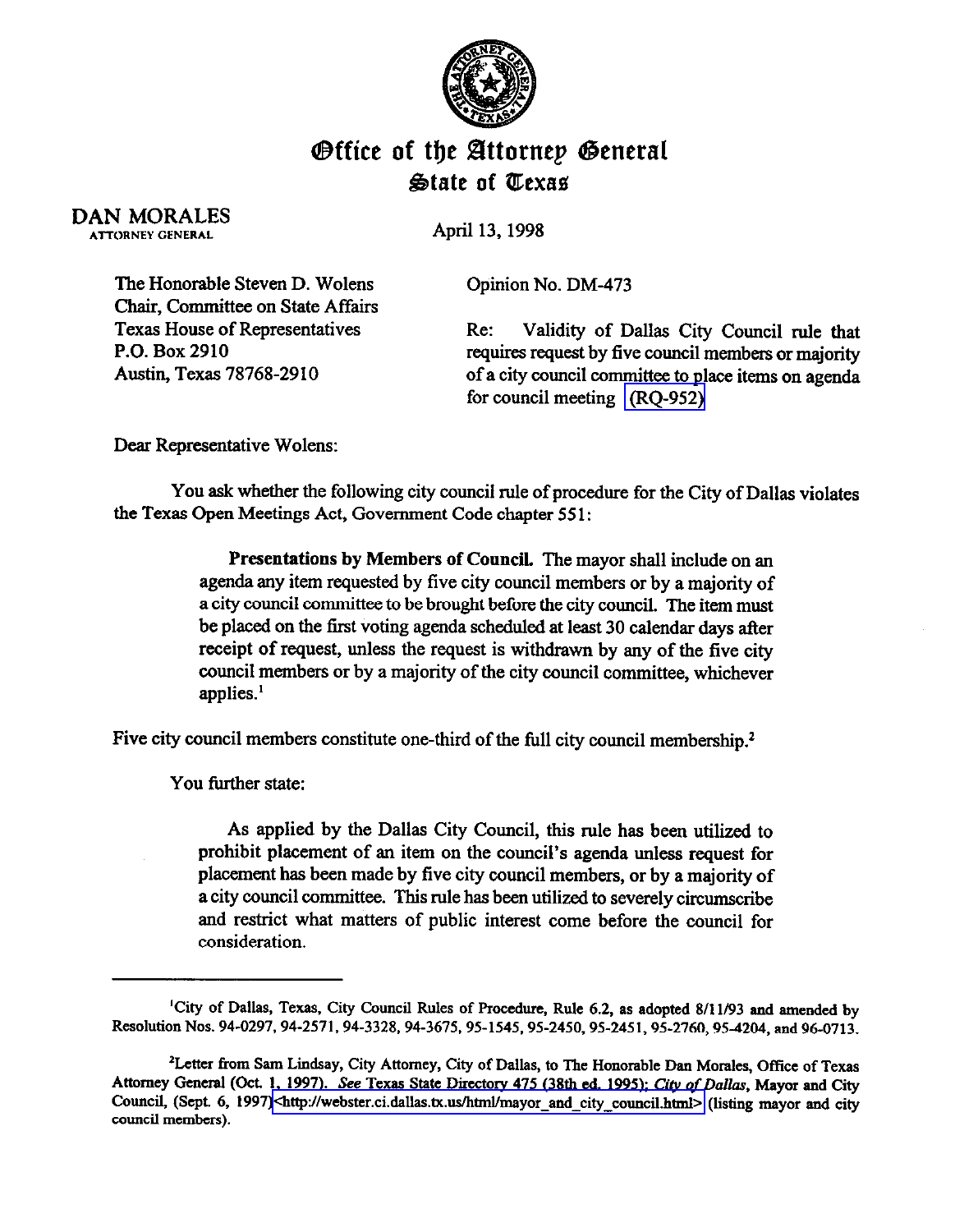The rule you cite is not the only provision for raising a matter of public interest at a city council meeting. The Dallas city charter provides that

> Special meetings shall be called by the city secretary upon the written request of the mayor, the city manager or three members of the council. Any such notice shall state the subject to be considered at the special meeting and may provide for the taking up of any other matters presented at such meeting.<sup>3</sup>

The Open Meetings Act (the "act") includes the following provision:

(a) If, at a meeting of a governmental body, a member of the public or of the governmental body inquires about a subject for which notice has not been given as tequired by this subchapter, the notice provisions of this subchapter do not apply to:

(1) a statement of specific factual information given in response to the inquiry; or

(2) a recitation of existing policy in response to the inquiry.

(b) Any deliberation of or decision about the subject of the inquiry shall be limited to a proposal to place the subject on the agenda for a subsequent meeting.'

While this provision does not mandate that the item be placed on the agenda of a future meeting, it does allow an individual member of the governmental body to bring up a subject of public interest and to request consideration of it in the future.

We turn to your question as to the validity under the act of the rule requiring the agreement of five council members to place an item on the agenda of a meeting. The City of Dallas, like other home-rule cities,<sup>5</sup> has broad discretionary powers to legislate on its own behalf, provided that no charter provision or ordinance "shah contain any provision inconsistent with the Constitution of the State, or of the general laws enacted by the Legislature of this State."<sup>6</sup> An ordinance of a home-rule city that attempts to regulate a subject matter preempted by a state statute is unenforceable to the

<sup>&</sup>lt;sup>3</sup>Dallas, Tex., Charter, ch. III, § 7 (1993).

**<sup>&#</sup>x27;Gov't Code § 551.042.** 

<sup>&</sup>lt;sup>5</sup>Dallas Merchant's & Concessionaire 's Ass 'n v. City of Dallas, 852 S.W.2d 489, 490-91 (Tex. 1993).

 $^6$ Tex. Const. art. XI, § 5.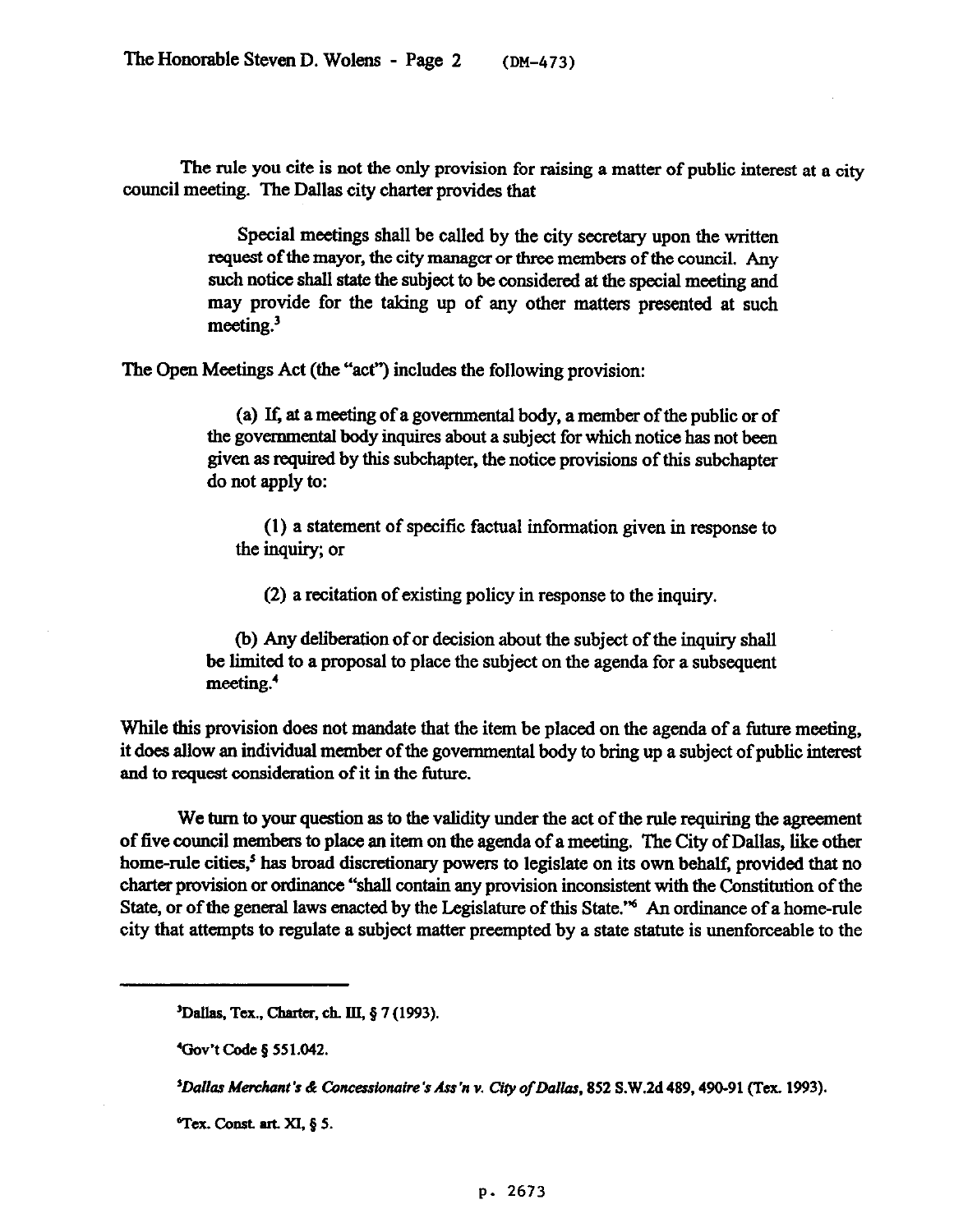extent it conflicts with the state statute.<sup>7</sup> Thus, the Dallas City Council may adopt rules of procedure for its meetings as long as they are not inconsistent with the constitution, legislation, or city charter provisions.\*

The Texas Open Meetings Act does not cover the details of agenda preparation. "Although the drawing up of an agenda is a matter related to a noticed public meeting, it essentially is an integral part of the actual mechanics and procedures for conducting that meeting and, therefore, aptly relegated to local practice and procedure as prescribed by city charters and ordinances."<sup>9</sup> Any procedures for agenda preparation adopted by the city council must nonetheless be consistent with the act's requirements that each meeting of a govermnental body be open to the public, subject to certain exceptions, and that written notice<sup>10</sup> of the "date, hour, place, and subject of each meeting" be posted prior to the meeting.<sup>11</sup> Thus, agenda preparation procedures may not involve deliberations among a quorum of members of a governmental body except in a public meeting for which notice has been posted in accordance with the act. As noted in Attorney General Opinion [DM-95](dm095.pdf)  deliberations among a quorum of members of a govermnental body may be subject to the act even if a quorum never gathers in one place at one time, but communicates by telephone or by circulating a memorandum.<sup>12</sup> Accordingly, rules on preparing an agenda may not involve deliberations among a quorum of members of a governmental body, unless they are conducted in compliance with the act.<sup>13</sup> Moreover, if a member or group of members of a governmental body knowingly conspires to circumvent the act by meeting in numbers less than a quorum for the purpose of secret deliberations in violation of the act, the person or persons commit a criminal offense. We caution members of

**'Seegenerally** *56* **Ahi. JUR.** 20 *Municipal Gwporatiom 5* **156 (1971).** 

*'Hough v. Stembridge, 278 So.2d 288, 291 (Fla. Dist. Ct. App. 1973); see also La. Att'y Gen. Ops. Nos. 94-152* **(1994) (WL 379277 (1994)), 90-541(1990) (WL 544987 1990)) (setting agenda is matter of internal procedure to be**  determined by governmental body).

<sup>10</sup>The written notice posted prior to the meeting is often described as the "agenda," because of the practice of *posting the agenda as the notice or as an appendix to the notice. See Ciry of San Antonio v. Fourth Court ofAppeals, 820* **S.W.Zd 762,761 (Tex. 1991); Attorney General Opinion [DM-228](http://intranet1.oag.state.tx.us/opinions/dm/dm228.pdf) (1993) at 2 n.2.** 

**"G&t cc-de** *pp 5s1.002,* **all.** 

<sup>12</sup>See Attorney General Opinion [DM-95](http://intranet1.oag.state.tx.us/opinions/dm/dm095.pdf) (1992). Attorney General Opinion MW-32 upheld as not violating the act an agenda preparation procedure under which three members of Air Control Board notified the executive director to place a particular item on the agenda of a meeting. Attorney General Opinion [MW-32 \(](http://intranet1.oag.state.tx.us/opinions/mw/mw032.pdf)1979). Prior to its abolition in 1991, see Act of July 30, 1991, 72d Leg., 1st C.S., ch. 3, § 1, 1991 Tex. Gen. Laws 4, 46, the Air Control Board consisted of nine members. Act of May 24, 1967, 60th Leg., R.S., ch. 727, § 3, 1967 Tex. Gen. Laws 1941, 1942.

<sup>13</sup>The Dallas City Council is a governmental body subject to the act. See Gov't Code § 551.001(3)(C). Whether any of the committees that may place items on the agenda are governmental bodies must be determined on a case-by-case basis by examining their authority in light of the definitions in the act.

*<sup>&</sup>lt;sup>1</sup>Dallas Merchant's & Concessionaire 's Ass'n, 852 S.W.2d at 490-91; see City of Sweetwater v. Geron, 380* S.W.2d 550, 552 (Tex. 1964) (if legislature chooses to preempt subject matter usually encompassed by broad powers of home-rule city, it must do so with unmistakable clarity).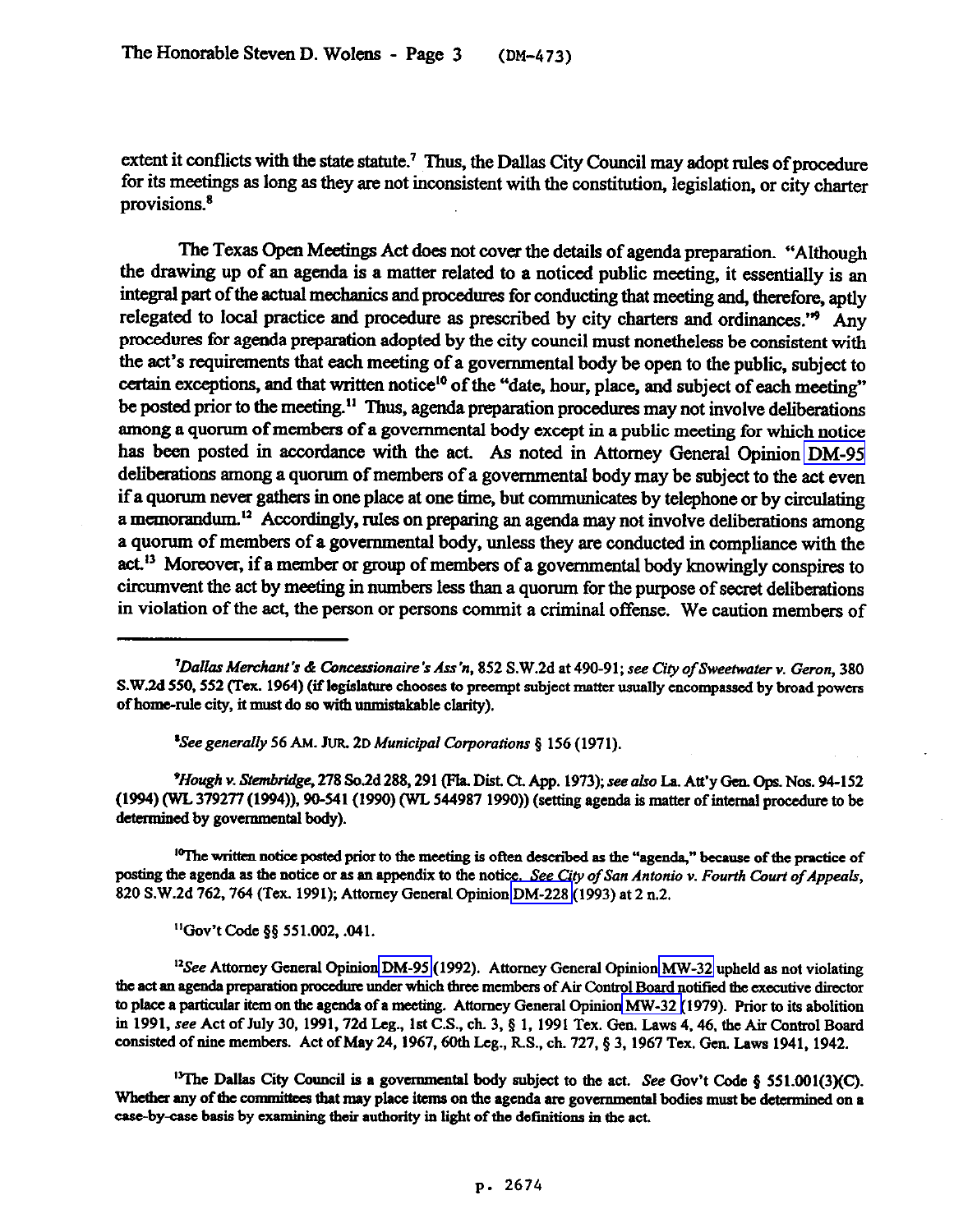governmental bodies to be aware of this provision when proposing items for inclusion on the agenda of a meeting.

You do not ask us to evaluate any other statute in connection with this rule of procedure nor have we found any provision that governs the preparation of the agenda for council meetings of a home-rule city. Attorney General Opinions JM-63 and [DM-228,](http://intranet1.oag.state.tx.us/opinions/dm/dm228.pdf) which determine that each member of a county commissioners court may place items on the agenda, relied on statutes applicable to counties, not cities. Attorney General Opinions [DM-228](http://intranet1.oag.state.tx.us/opinions/dm/dm228.pdf) (1993), [JM-63](http://intranet1.oag.state.tx.us/opinions/jm/jm0063.pdf) (1983).

A case styled *Hansbro* v. *Neiderhofer,* 83 S.W.2d 685 (Tex. Civ. App.-Beaumont 1935, no writ), which Attorney General Opinion [DM-228](http://intranet1.oag.state.tx.us/opinions/dm/dm228.pdf) relied upon, can also be distinguished. The court held that a county judge, as presiding officer of the commissioners court, 'has no discretion in receiving motions offered in the regular discharge of the court's business, and submitting said motions to a vote of the members of the court for their decision."<sup>14</sup> Thus, the county judge was subject to a writ of mandamus where he refused to recognize a motion duly proposed and seconded at a commissioners court meeting. *Hansbro* indicates that a single member of the commissioners court may raise a subject before the court by proposing a motion. That right can only be implemented under present law if the individual member may place subjects on the agenda posted as notice of a commissioners court meeting. Thus, the result in *Hansbro* is consistent with our conclusions in Attorney General Opinions [JM-63](http://intranet1.oag.state.tx.us/opinions/jm/jm0063.pdf) and [DM-228,](http://intranet1.oag.state.tx.us/opinions/dm/dm228.pdf) that individual members of the commissioners court may place items on the agenda. However, the rule of procedure stated in *Hansbro* does not wntrol the city council of a home-rule city. If this case is based on statutes applicable only to the commissioners court, it does not apply to the governing body of a city. If it is based *on* a common-law rule of meeting procedure, a home-rule city may change the rule by exercise of its legislative power.<sup>15</sup> Accordingly, *Hansbro* does not prevent the city council of a home-rule city from adopting reasonable rules of procedure for its meetings.

You state that the Dallas rule "has been utilized to severely circumscribe and restrict what matters of public interest come before the council for consideration," but you do not identify any city charter provision or wnstitutional provision that may limit the city council's authority to adopt this rule. In Attorney General Opinion [H-188,](http://intranet1.oag.state.tx.us/opinions/h/h0188.pdf) this office determined that the Open Meetings Act does not authorixe the public to choose the items to be discussed or to discuss subjects on the agenda The opinion stated as follows:

> So long as the requirements of. . . [the Open Meetings Act] are met and the right of citizens to apply to their government for redress of grievance by

<sup>&</sup>lt;sup>14</sup> Hansbro v. Neiderhofer, 83 S.W.2d 685 (Tex. Civ. App.-Beaumont 1935, no writ).

<sup>&</sup>lt;sup>15</sup>See Attorney General Opinion [JM-1087](http://intranet1.oag.state.tx.us/opinions/jm/jm1087.pdf) (1989) (home-rule city may overcome common-law doctrine of incompatibility for city offices by charter provision).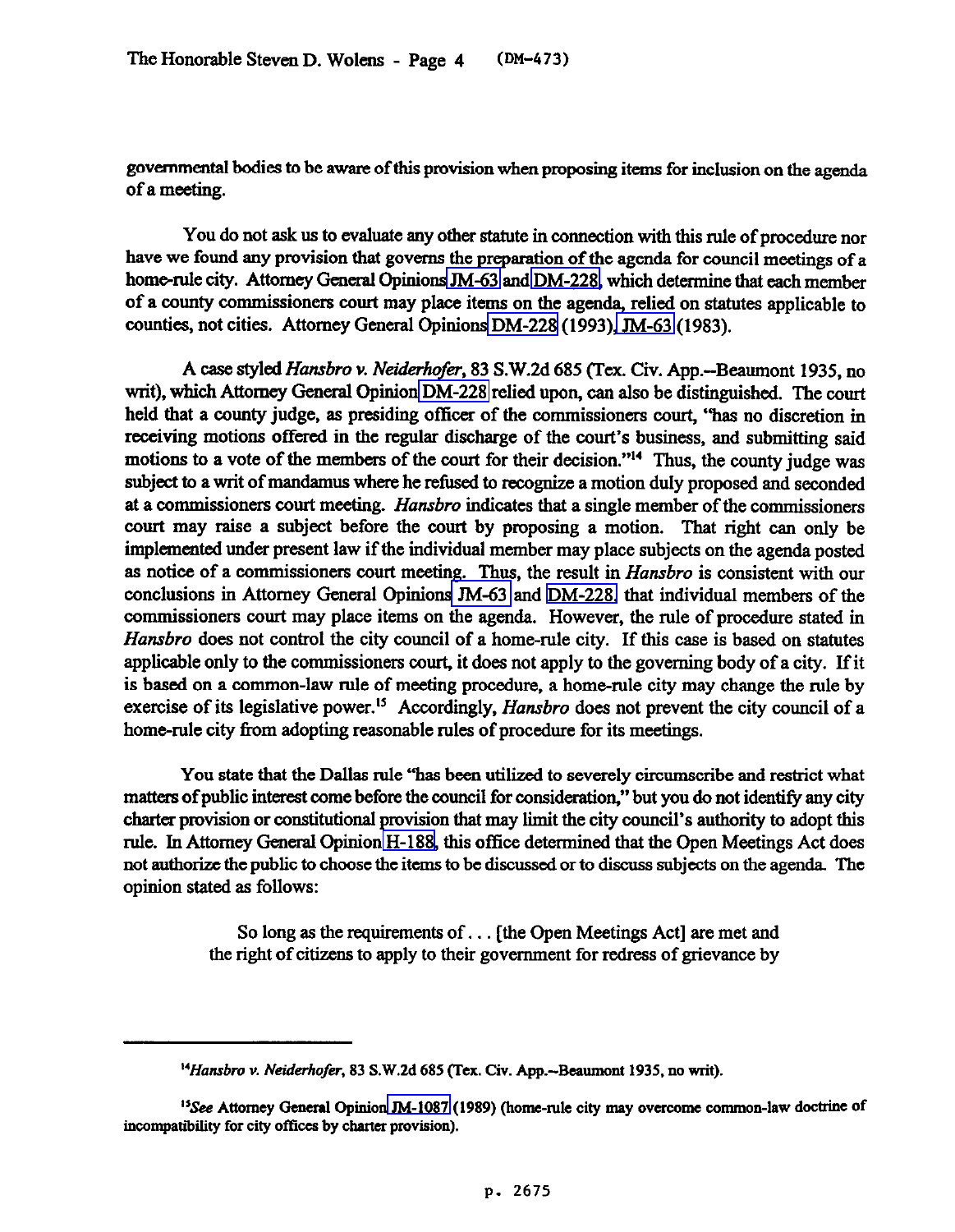"petition, address or remonstrance"<sup>16</sup> is not abridged. . ., it is our opinion that a Commissioners Court need not provide a public forum for every citizen wishing to express an opinion on a matter.

Attorney General Opinion [H-188](http://intranet1.oag.state.tx.us/opinions/h/h0188.pdf) (1973) (footnote added)." We find no basis for concluding that the city council rule in question is invalid for being inconsistent with the constitution, general laws, or city charter provisions.

We cannot determine in the opinion process whether the rule you inquire about is a reasonable exercise of the city council's power to establish its rules of procedure. In addressing the reasonableness of this rule, however, we believe it is appropriate to consider it together with other procedures for placing items on the agenda of a meeting. The reasonableness of the city's rules of procedure is in the first instance a matter for the discretion of the city council, subject to judicial review for abuse of discretion.

**<sup>&#</sup>x27;qex. Comt. art. I.5 27.** 

<sup>&</sup>lt;sup>17</sup>The legislature has stated in section 22.043 of the Local Government Code, that "[p]etitions and remonstrances may be presented to the governing body of the municipality and must be in writing." While section 22.043 expressly applies to type A general-law cities, other Local Government Code provisions make it applicable to type B and type C general-law cities. This provision illustrates a method other than inclusion on the agenda of a city **council meeting whereby matters of public interest may be presented to members of the city council.**